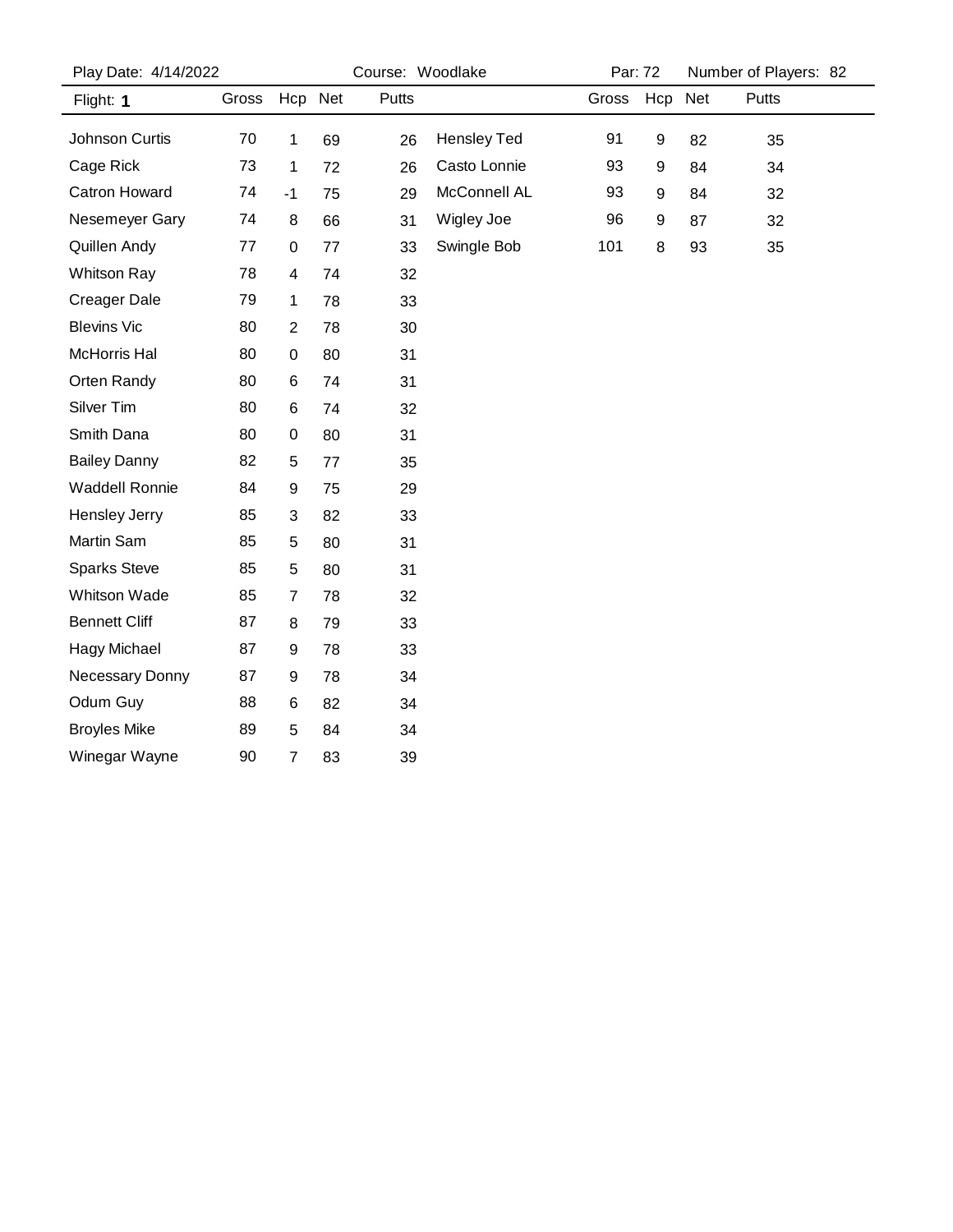| Play Date: 4/14/2022 |       |         | Course: Woodlake |              |               | Par: 72 |         | Number of Players: 82 |       |  |
|----------------------|-------|---------|------------------|--------------|---------------|---------|---------|-----------------------|-------|--|
| Flight: 2            | Gross | Hcp Net |                  | <b>Putts</b> |               | Gross   | Hcp Net |                       | Putts |  |
| Haren Sam            | 81    | 10      | 71               | 30           | Lush Greg     | 100     | 18      | 82                    | 32    |  |
| <b>Tarr Bill</b>     | 82    | 14      | 68               | 29           | Mauney Howard | 100     | 15      | 85                    | 32    |  |
| Abbott Jesse         | 83    | 17      | 66               | 32           | McGee Wayne   | 100     | 18      | 82                    | 31    |  |
| Lanham Brian         | 86    | 10      | 76               | 25           | Pearce Larry  | 105     | 19      | 86                    | 34    |  |
| <b>Brorby Pat</b>    | 88    | 11      | 77               | 32           |               |         |         |                       |       |  |
| Carper David         | 88    | 12      | 76               | 34           |               |         |         |                       |       |  |
| Poe Chuck            | 88    | 16      | 72               | 37           |               |         |         |                       |       |  |
| Quaco Kim            | 88    | 12      | 76               | 29           |               |         |         |                       |       |  |
| Carroll Bill         | 89    | 13      | 76               | 32           |               |         |         |                       |       |  |
| Shortridge Danny     | 89    | 13      | 76               | 36           |               |         |         |                       |       |  |
| Wilder Jesse         | 89    | 11      | 78               | 31           |               |         |         |                       |       |  |
| Presnell Ray         | 90    | 15      | 75               | 29           |               |         |         |                       |       |  |
| Olszta Ken           | 91    | 14      | 77               | 30           |               |         |         |                       |       |  |
| Clark Mack           | 93    | 18      | 75               | 34           |               |         |         |                       |       |  |
| Johnson Ken          | 93    | 19      | 74               | 37           |               |         |         |                       |       |  |
| Archer John          | 94    | 13      | 81               | 36           |               |         |         |                       |       |  |
| <b>Bell Larry</b>    | 94    | 14      | 80               | 29           |               |         |         |                       |       |  |
| Dunlap Wayne         | 94    | 19      | 75               | 31           |               |         |         |                       |       |  |
| Crumley Lynn         | 96    | 11      | 85               | 34           |               |         |         |                       |       |  |
| Larson Gary          | 96    | 17      | 79               | 32           |               |         |         |                       |       |  |
| Andrews Clifford     | 97    | 17      | 80               | 34           |               |         |         |                       |       |  |
| Snodgrass Herbert    | 97    | 17      | 80               | 34           |               |         |         |                       |       |  |
| <b>Bishop Glenn</b>  | 98    | 16      | 82               | 31           |               |         |         |                       |       |  |
| <b>Kramer David</b>  | 98    | 16      | 82               | 34           |               |         |         |                       |       |  |